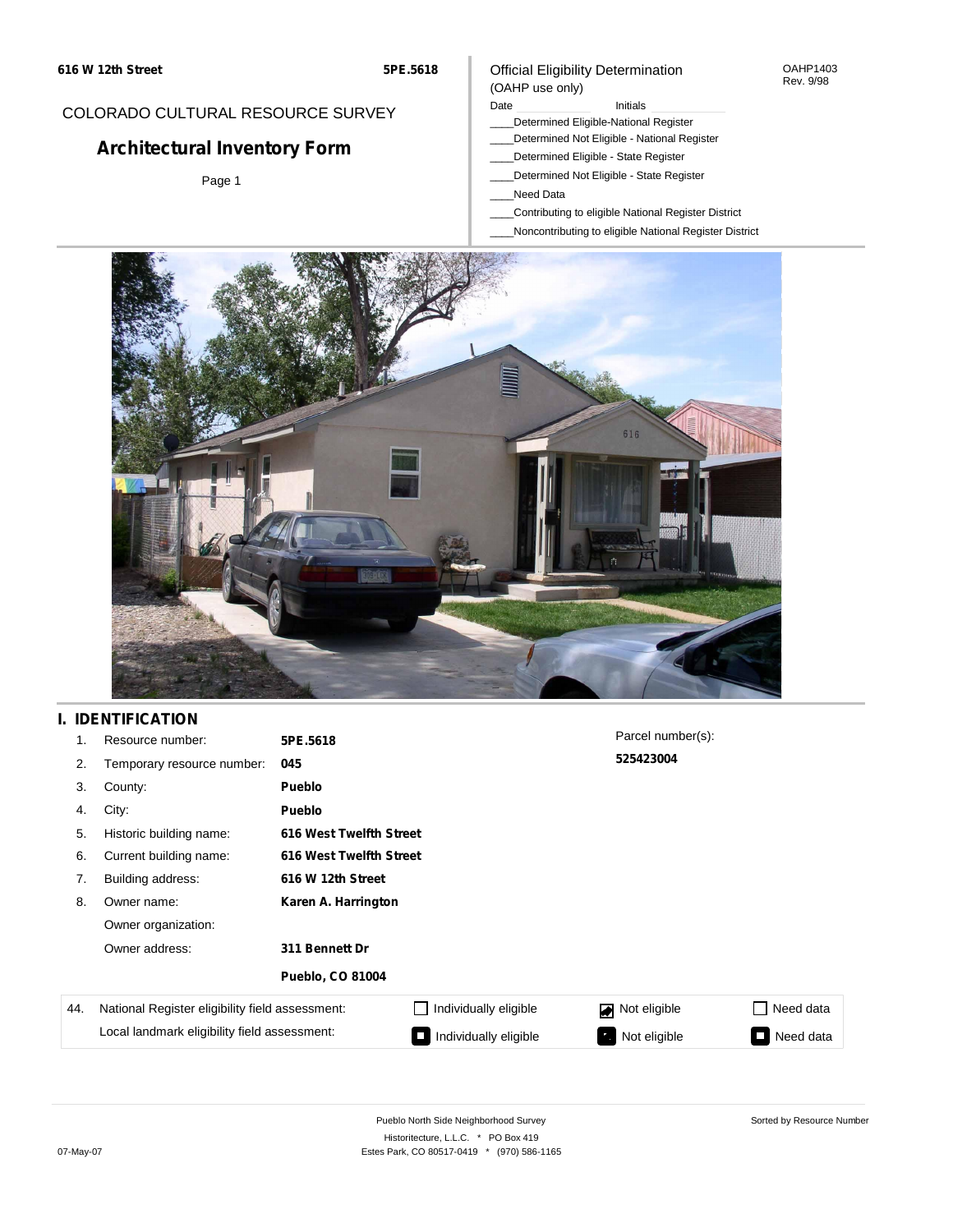Sorted by Resource Number

## **Architectural Inventory Form**

Page 2

### **II. GEOGRAPHIC INFORMATION**

| 9.  | P.M.<br>6th            | Township:<br><b>20S</b>                                | 65W<br>Range:     |         |
|-----|------------------------|--------------------------------------------------------|-------------------|---------|
|     | 1/4<br><b>NW</b><br>οf | <b>NW</b><br><b>SW</b><br>1/4<br>of<br>1/4<br>SE<br>of | of Section<br>1/4 | 25      |
| 10. | UTM reference zone:    | 13                                                     |                   |         |
|     | Easting:               | 533670                                                 | Northing:         | 4236506 |
|     | 11. USGS quad name:    | <b>Northeast Pueblo</b>                                | Scale:<br>7.5     |         |
|     | Year:                  | 1961 (Photorevised 1970 and<br>1974)                   |                   |         |
| 12. | $Lot(s)$ :             | east 37 feet of Lot 5; Block 43                        |                   |         |
|     | Addition:              | <b>County Addition</b>                                 | Year of addition: | 1869    |

13. Boundary description and justification:

The parcel, as described above, contains but does not exceed the land historically associated with this property.

П Metes and bounds exist:

### **III. ARCHITECTURAL DESCRIPTION**

| 14. | Building plan (footprint, shape):<br>Other building plan descriptions: | <b>Rectangular Plan</b>              |                       |
|-----|------------------------------------------------------------------------|--------------------------------------|-----------------------|
| 15. | Dimensions in feet (length x width):                                   | 1,200 square feet                    |                       |
| 16. | Number of stories:                                                     | 1                                    |                       |
| 17. | Primary external wall material(s):                                     | <b>Stucco</b>                        | Other wall materials: |
|     |                                                                        |                                      |                       |
| 18. | Roof configuration:                                                    | <b>Gabled Roof/Front Gabled Roof</b> |                       |
|     | Other roof configurations:                                             |                                      |                       |
| 19. | Primary external roof material:                                        | <b>Asphalt Roof/Composition Roof</b> |                       |
|     | Other roof materials:                                                  |                                      |                       |
| 20. | Special features:                                                      | Fence                                |                       |
|     |                                                                        | Porch                                |                       |

#### 21. General architectural description:

Oriented to the north, this house rests on a concrete foundation, largely covered in cream-tinted stucco. The same stucco clads the exterior walls. Windows are generally 1-over-1-light, double-hung sash, with white vinyl frames and thin, aluminum surrounds. The center and south end of the east elevation hosts 1-beside-1-light, sliding-sash windows of the same style. These windows also appear on either end of the rear (south) elevation. The south end of the west elevation has a similar window. A small, front-gabled porch protrudes from the west end of the front (south) façade. It has a concrete floor and sagegreen-painted, wood supports. Opening beneath the porch on the west end of the façade is a single-light picture window. East of it, but still beneath the porch roof, opens the principal doorway. It hosts a sage-green-painted, 6-panel metal door, opening behind a black, security-type storm door. Another doorway opens near the north end of the east elevation. It hosts a sage-greenpainted, 6-panel metal door, opening beneath a small, shed-roofed hood. A shed-roof porch spans the entire rear (south) elevation. It has a concrete floor and simple, white-painted, square, wood supports. No doorway opens beneath this porch. A two-step concrete stoop approaches the doorway. Brown asphalt shingles cover the front-gabled main and porch roofs. Sagegreen-painted wood frames box the shallowly overhanging eaves. An aluminum, louvered attic vent pierces the front- (north-) **facing gable.**

22. Architectural style:

**No Style**

Other architectural styles:

Pueblo North Side Neighborhood Survey Historitecture, L.L.C. \* PO Box 419 07-May-07 **Estes Park, CO 80517-0419** \* (970) 586-1165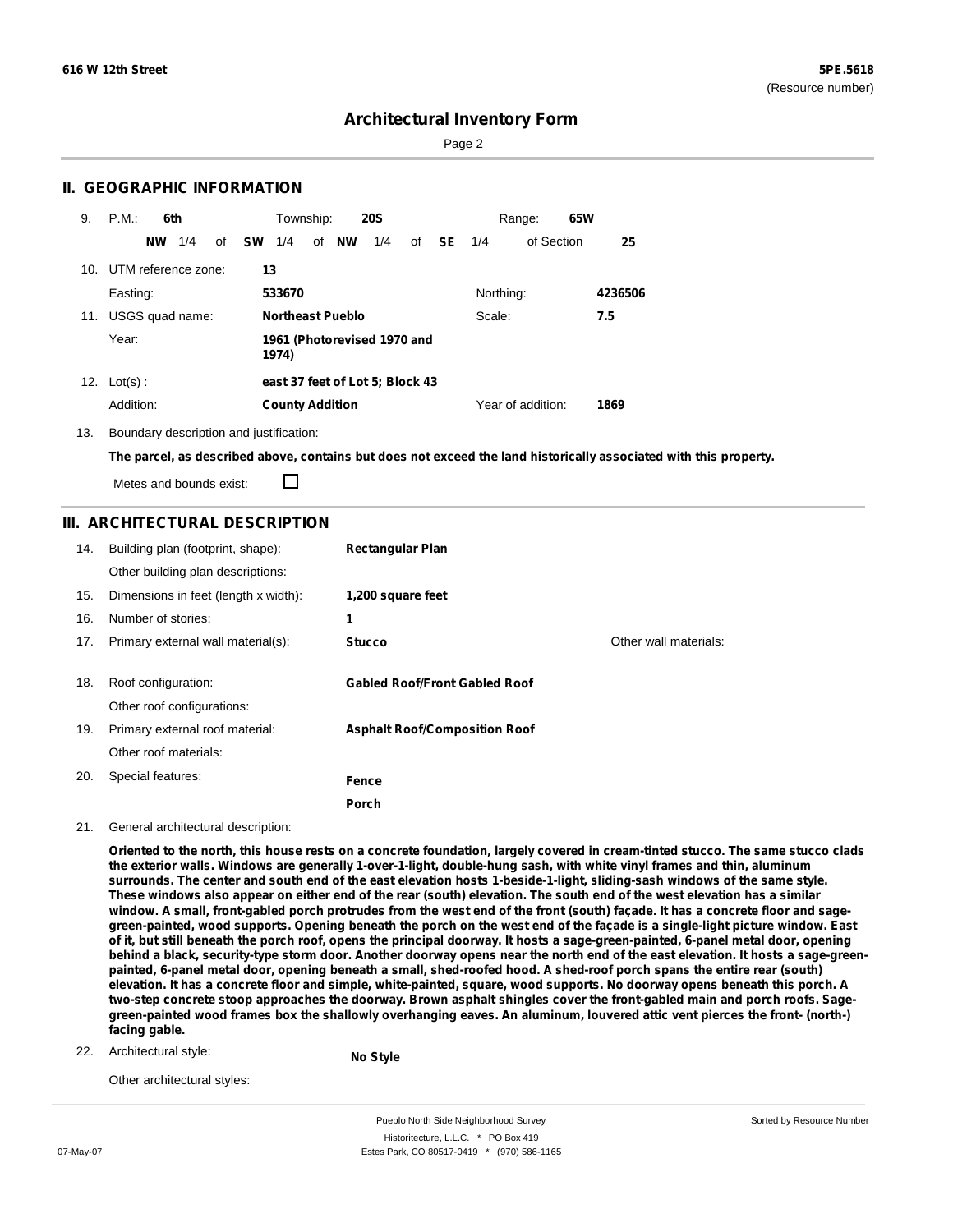Sorted by Resource Number

# **Architectural Inventory Form**

Page 3

**Building type: Ranch Type** 

23. Landscape or special setting features:

This property is located on terrain sloping downward from north to south, with an elevation of around 4,700 feet above mean sea level. The neighborhood features modest, one- and two-story houses. This property is located on the south side of West 12th Street, an east-west-oriented thoroughfare. It is situated between 612 West 12th Street, to the east, and 618 West 12th Street to the west. A concrete driveway along the east edge of the property connects the street to a parking area off the northeast corner of house. A grass strip separates the sidewalk from the street. Surrounding the house is a planted-grass yard, with mature landscaping. A high, wood privacy fence runs along the south edge of the property while a chain-link fence **surrounds the rest of the property.**

24. Associated buildings, features or objects:

1 : Type: **Shed**

Describe: A shed is located on the southeast corner of the lot. Oriented to the west, the building lacks a **formal foundation. Tan-painted sheets of plywood clad the exterior walls. The same material forms the door, which is located south of center in the front (west) elevation. Brown asphalt shingles cover the front-gabled roof, and the rafter ends are exposed but capped by a fascia board.**

#### **IV. ARCHITECTURAL HISTORY**

| 25. | Date of Construction:  | Estimate: | Actual: | 1953                                                                        |
|-----|------------------------|-----------|---------|-----------------------------------------------------------------------------|
|     | Source of Information: |           |         | Pueblo County Office of Tax Assessor. Property information card [internet]. |
| 26. | Architect:             | unknown   |         |                                                                             |
|     | Source of information: |           |         |                                                                             |
| 27. | Builder:               | unknown   |         |                                                                             |
|     | Source of information: |           |         |                                                                             |
| 28. | Original Owner:        | unknown   |         |                                                                             |
|     | Source of information: |           |         |                                                                             |

29. Construction history:

According to Pueblo County tax records and other sources, this building was constructed in 1953. An analysis of the form, style, and materials corroborates this date. It was one of a series of 4 ranch-type houses constructed at about the same time. The other properties are 610, 612, and 618 West 12th Street (5PE.5615, 5PE.5616, and 5PE.5619). The southernmost third of the house appears to be an addition, based on a difference in windows and a seam in the stucco. As well, windows and doors have **also been replaced.**

30. Location: **original** Date of move(s):

#### **V. HISTORICAL ASSOCIATIONS**

| 31. | Original use(s):     | <b>Single Dwelling</b> |
|-----|----------------------|------------------------|
| 32. | Intermediate use(s): | <b>Single Dwelling</b> |
| 33. | Current use(s):      | <b>Single Dwelling</b> |
| 34. | Site type(s):        | <b>Residence</b>       |

35. Historical background:

This house was constructed in 1953, but the original owner is unclear. In 1978, Jose E. Badial purchased the property. Roy C. and Evelyn J. Choate purchased the house and lot from a bank in 1991. They sold it to James L. and Betty J. Nunn in 1996. **Karen A. Harrington, the current owner, purchased the property from a bank in January 2005.**

Sources of information: 36.

**Pueblo County Office of Tax Assessor. Property information card [internet].**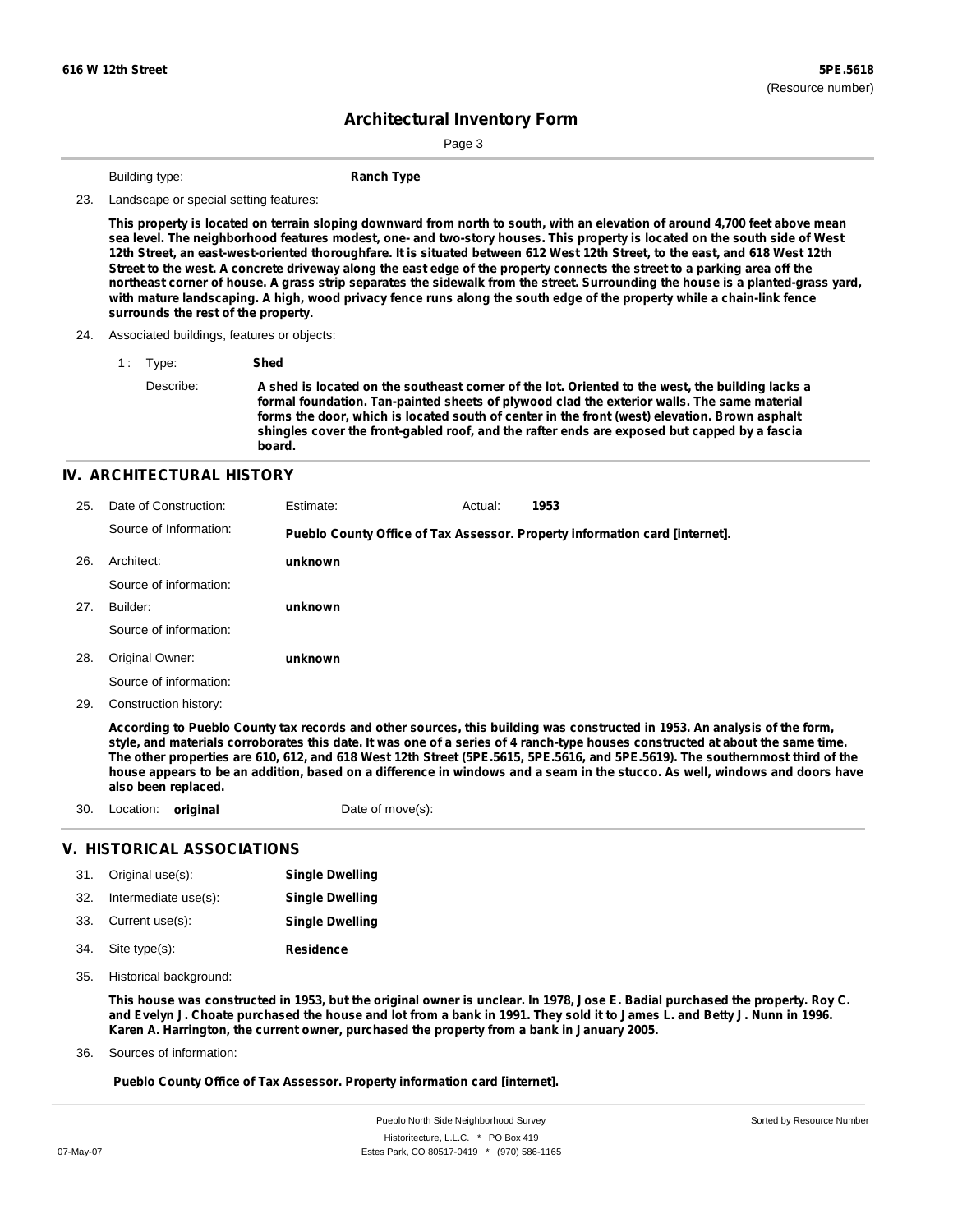Page 4

**Pueblo City Directory. Pueblo, Co.; Salt Lake City; Kansas City, Mo.; and others: R.L. Polk & Co, consulted 1886 through 2003.**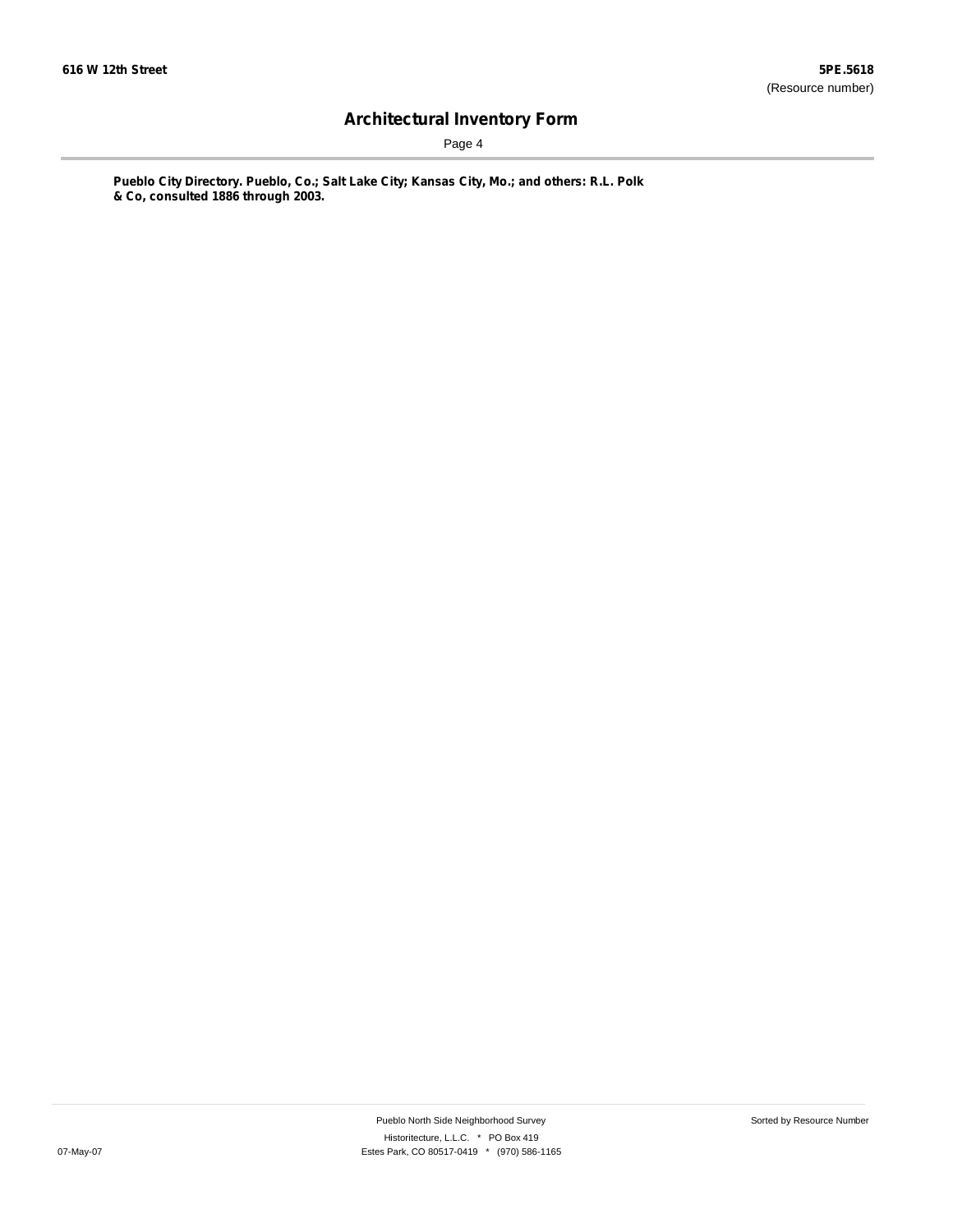Sorted by Resource Number

# **Architectural Inventory Form**

Page 5

|     | <b>VI. SIGNIFICANCE</b>                                                                                                                                                                        |
|-----|------------------------------------------------------------------------------------------------------------------------------------------------------------------------------------------------|
| 37. | Local landmark designation:<br>Yes $\Box$<br>No.<br>$\mathbf{F}_{\mathbf{r}}$                                                                                                                  |
|     | Designation authority:                                                                                                                                                                         |
|     | Date of designation:                                                                                                                                                                           |
| 38. | Applicable National Register criteria:                                                                                                                                                         |
|     |                                                                                                                                                                                                |
|     | A. Associated with events that have made a significant contribution to the broad pattern of our history.<br>B. Associated with the lives of persons significant in our past.<br>$\blacksquare$ |
|     | C. Embodies the distinctive characteristics of a type, period, or method of construction, or represents the work<br>П                                                                          |
|     | of a master, or that possess high artistic values, or represents a significant and distinguished entity whose<br>components may lack individual distinction.                                   |
|     | D. Has yielded, or may be likely to yield, information important in history or prehistory.                                                                                                     |
|     | Qualifies under Criteria Considerations A through G (see manual).<br>$\sim$                                                                                                                    |
|     | Does not meet any of the above National Register criteria.<br>₩                                                                                                                                |
|     | <b>Pueblo Standards for Designation:</b>                                                                                                                                                       |
|     | 1a. History                                                                                                                                                                                    |
|     | $\overline{\mathbf{r}}_1$<br>Have direct association with the historical development of the city, state, or nation; or                                                                         |
|     | <u>1b. History</u>                                                                                                                                                                             |
|     | Be the site of a significant historic event; or<br>$\overline{\phantom{a}}$                                                                                                                    |
|     | 1c. History                                                                                                                                                                                    |
|     | Have direct and substantial association with a person or group of persons who had influence on society.<br>$\overline{\phantom{a}}$                                                            |
|     | 2a. Architecture                                                                                                                                                                               |
|     | Embody distinguishing characteristics of an architectural style or type; or<br>$\Box$                                                                                                          |
|     | 2b. Architecture                                                                                                                                                                               |
|     | Be a significant example of the work of a recognized architect or master builder, or<br>$\Box$                                                                                                 |
|     | 2c. Architecture                                                                                                                                                                               |
|     | Contain elements of architectural design, engineering, materials, craftsmanship, or artistic merit which represent a<br>$\Box$<br>significant or influential innovation;                       |
|     | 2d. Architecture                                                                                                                                                                               |
|     | Portray the environment of a group of people or physical development of an area of the city in an era of history<br>$\Box$<br>characterized by a distinctive architectural style.              |
|     | 3a. Geography                                                                                                                                                                                  |
|     | Have a prominent location or be an established, familiar, and orienting visual feature of the contemporary city, or                                                                            |
|     | 3b. Geography<br>Promote understanding and appreciation of Pueblo's environment by means of distinctive physical characteristics                                                               |
|     | or rarity; or                                                                                                                                                                                  |
|     | 3c. Geography                                                                                                                                                                                  |
|     | Make a special contribution to Pueblo's distinctive character.<br>$\overline{\phantom{a}}$                                                                                                     |
|     | <b>Not Applicable</b>                                                                                                                                                                          |
|     | Does not meet any of the above Pueblo landmark criteria.<br>$\overline{\phantom{a}}$                                                                                                           |
| 39. | Area(s) of Significance:<br><b>Not Applicable</b>                                                                                                                                              |
| 40. | Period of Significance:<br>n/a                                                                                                                                                                 |
| 41. | National:<br>Level of significance:<br>State<br>Local<br>$\mathcal{L}_{\mathcal{A}}$<br>$\Box$                                                                                                 |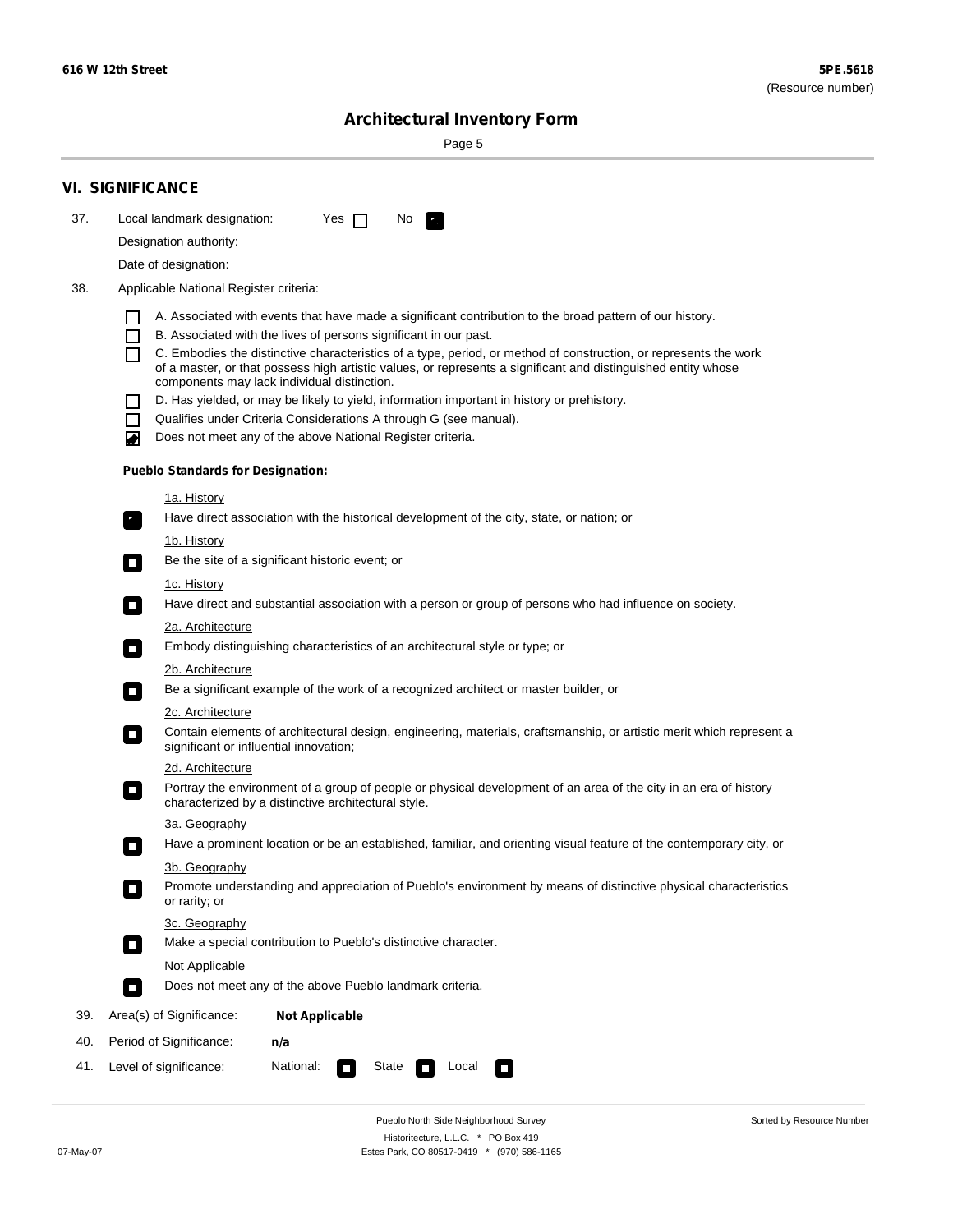Page 6

#### 42. Statement of significance:

This property is historically significant under Pueblo Local Landmark criterion 1A for its association with the final period in the development of Pueblo's North Side Neighborhood, representing post-World War II construction on the remaining vacant lots. However, the levels of architectural and historical significance, combined with physical integrity, are not to the extent that this property would qualify for individual listing in the National Register of Historic Places, the Colorado State Register of Historic Properties, or as a City of Pueblo Landmark. Nonetheless, it is a contributing resource within any potential **historic district.**

43. Assessment of historic physical integrity related to significance:

Constructed in 1953, this house exhibits a moderate of physical integrity relative to the seven aspects of integrity as defined by the National Park Service and the Colorado Historical Society: location, setting, design, materials, workmanship, feeling, and association. An addition on the rear elevation expanded the house by a third, and original widows and doors have been replaced. Yet the basic form and, particularly, its principal façade remain intact. This building retains sufficient physical **integrity to convey its significance.**

### **VII. NATIONAL REGISTER ELIGIBILITY ASSESSMENT**



**classes. Its diversity of architectural styles and forms directly represents the city's changing economic and cultural climates. As well, the neighborhood is distinctive because it appears to have evolved independently of the area's dominant industry, steel manufacturing.**

> Yes Yes

**The Second Second** 

Non<sub>d</sub> N/A No  $\blacksquare$  N/A  $\blacksquare$ 

If there is National Register district potential, is this building contributing:

If the building is in existing National Register district, is it contributing: 46.

#### **VIII. RECORDING INFORMATION**

| 47. | Photograph numbers): | <b>CD-ROM Photo Disc: North Side Photos</b><br>File Name(s): 12thstw616                                                       |
|-----|----------------------|-------------------------------------------------------------------------------------------------------------------------------|
|     | Negatives filed at:  | <b>Special Collections</b><br><b>Robert Hoag Rawlings Public Library</b><br>100 East Abriendo Avenue<br>Pueblo, CO 81004-4290 |
| 48. | Report title:        | <b>Pueblo North Side Neighborhood Survey</b>                                                                                  |
| 49. | $Date(s)$ :          | 06/20/05                                                                                                                      |
| 50. | Recorder(s):         | <b>Adam Thomas</b>                                                                                                            |
| 51. | Organization:        | Historitecture, L.L.C.                                                                                                        |
| 52. | Address:             | <b>PO Box 419</b>                                                                                                             |
|     |                      | Estes Park, CO 80517-0419                                                                                                     |
| 53. | Phone number(s):     | (970) 586-1165                                                                                                                |
|     |                      |                                                                                                                               |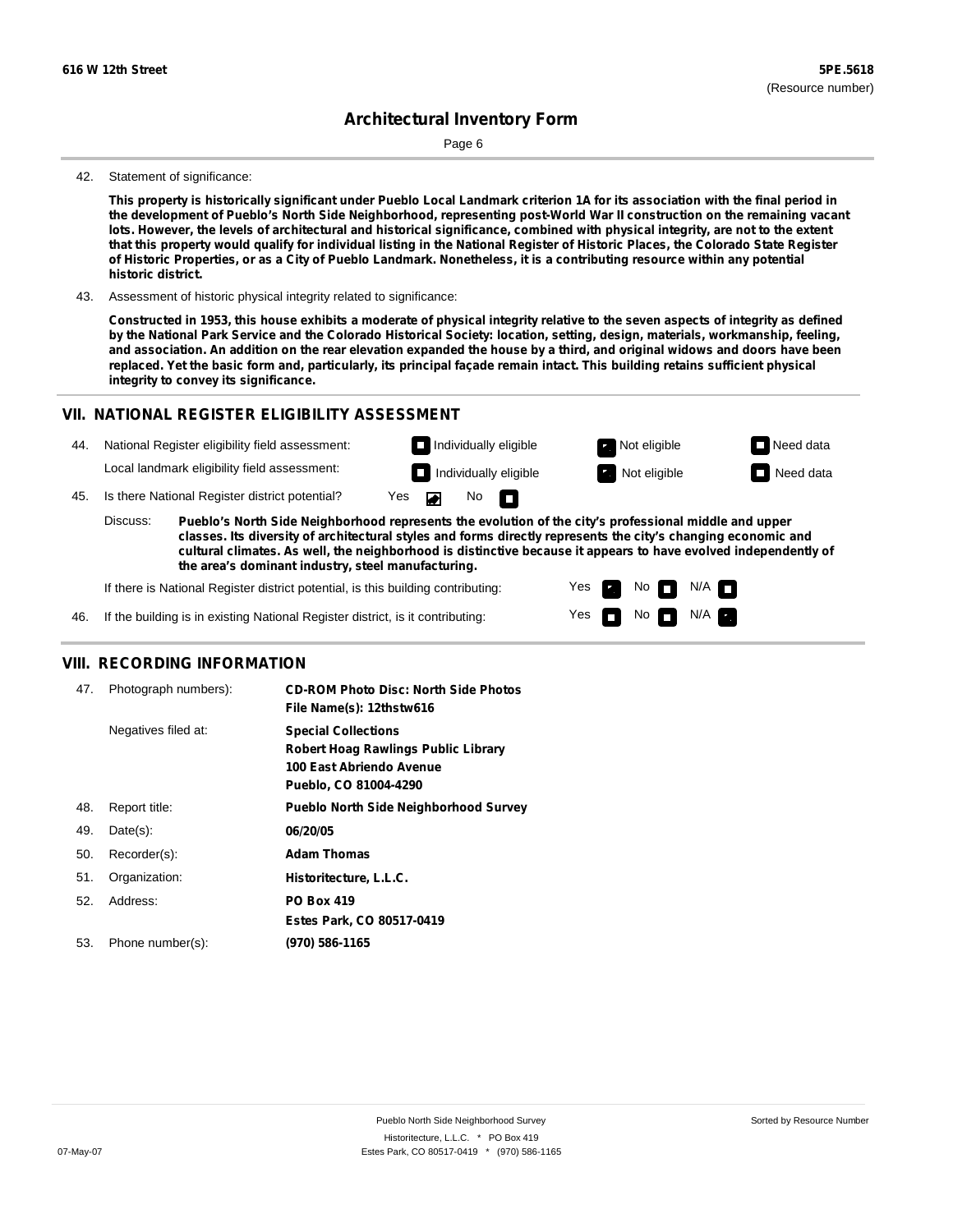Page 7